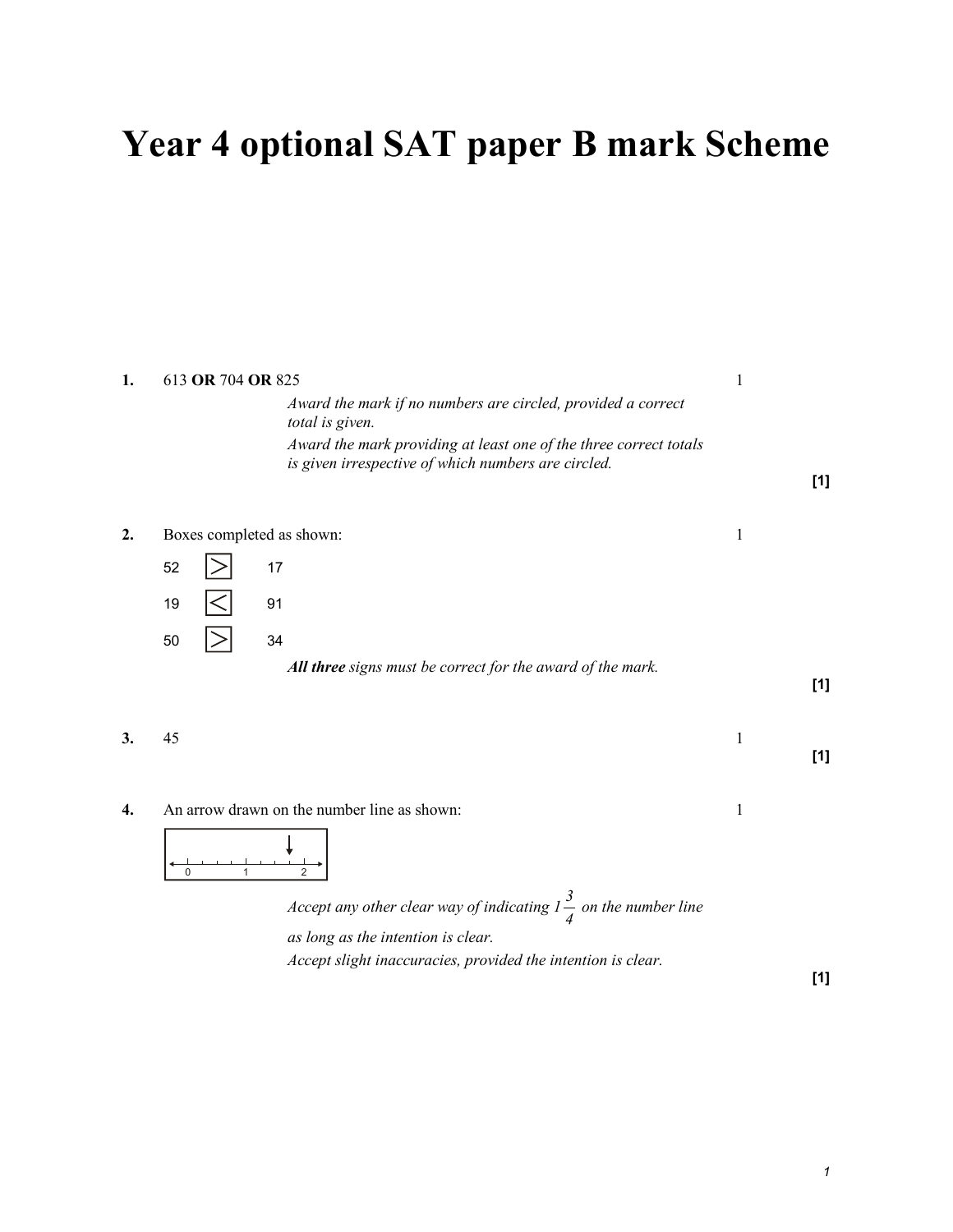#### 5. Award TWO marks for the correct answer of £2.45 Up to 2

#### Accept £2.45p OR £2 45

 If the answer is incorrect, award ONE mark for evidence of appropriate working, eg

 $35 \times 7$  = wrong answer

#### OR

 $30 \times 7 = 210$  $5 \times 7 = 35$  $210 + 35$  = wrong answer

#### OR

award ONE mark for £245 OR £245p OR £24.5 as evidence of appropriate working.

An answer must be given for the award of  $\overline{ONE}$  mark.

[2]

### Examples of responses

 Bashir's working out shows his intention to calculate 35p multiplied by 7. To simplify the calculation he has broken it down into three separate multiplications then added the three answers together. Although he made an error in calculating two lots then three lots of 35p, his method is complete and correct since he gave an answer. Bashir can be awarded the mark. Adam has also used multiplication but has applied a vertical algorithm. However, he has made an error in place value by omitting the zero from  $7 \times 30$  and calculating this as 21. His method is, therefore, not correct. Adam cannot be awarded the mark.



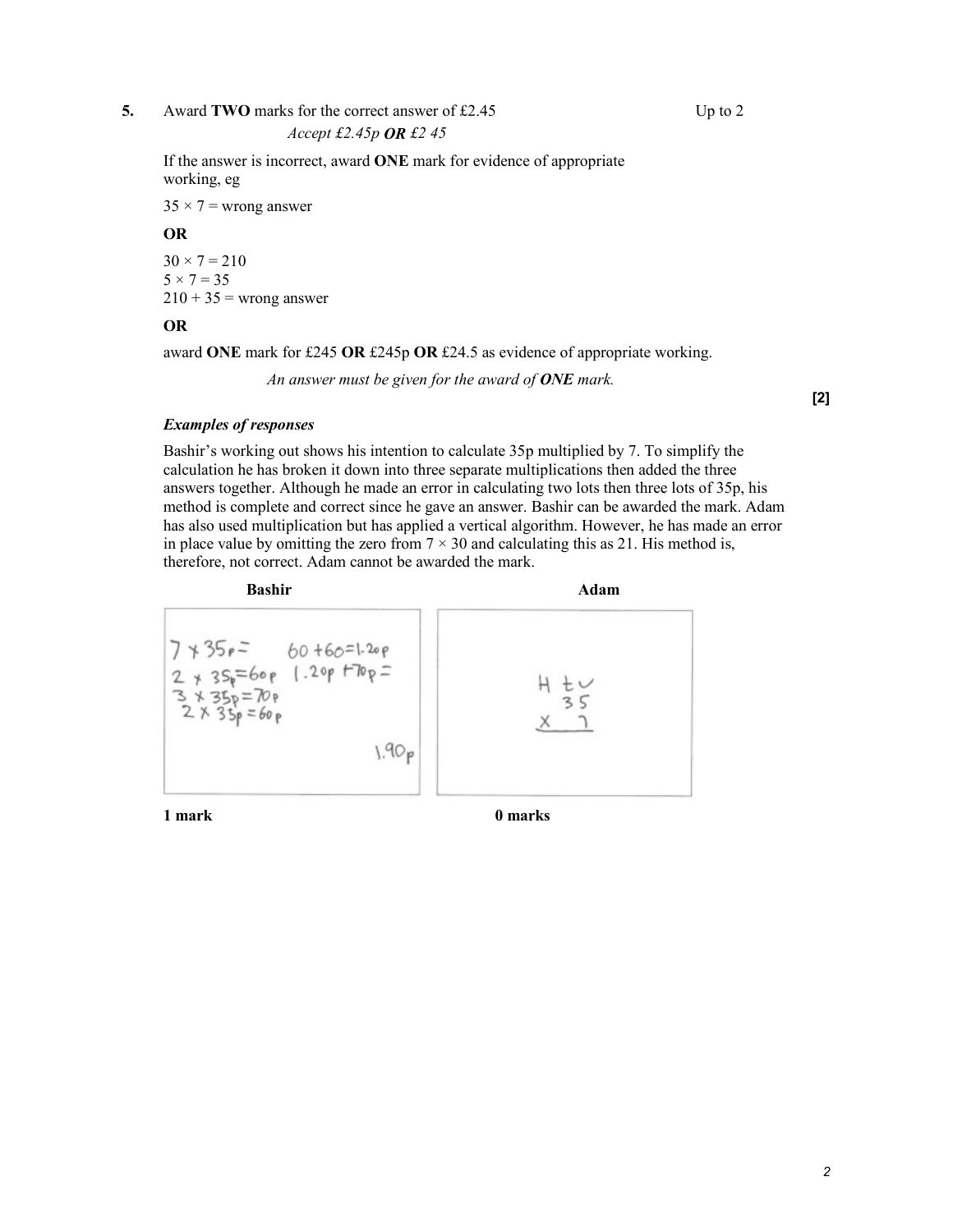Jay has shown in her repeated addition method that she recognised the need to calculate seven lots of 35p. She made an error in the final addition by adding 35p to 210p incorrectly but has correctly converted her answer of 215p to £2.15. Her method is complete and correct. Jay can be awarded the mark. Bob's working shows that he understood that he needed to count on 35p seven times but he made an error starting at 35p instead of at 0p and ended up calculating (allowing for a later error) eight lots of 35p. His method is not correct. Bob cannot be awarded the mark.



#### 1 mark 0 marks

 Carol has drawn seven tins of cat food and written 35p below each one. We can assume from her answer of £2.35 that she added 35p seven times. Although she made an error in this calculation, her method is complete and correct. Carol can be awarded the mark. It is likely that Tony also recognised the need to add seven lots of 35p since his working shows his attempt to partition the 35p amounts into groups of 10p and 5p. He has successfully recorded seven lots of 30p but has only recorded three lots of 5p. His method is not complete or correct. Tony cannot be awarded the mark.



6. south-east  $1$ 

Accept SE.

Accept an unambiguous indication on the spinner.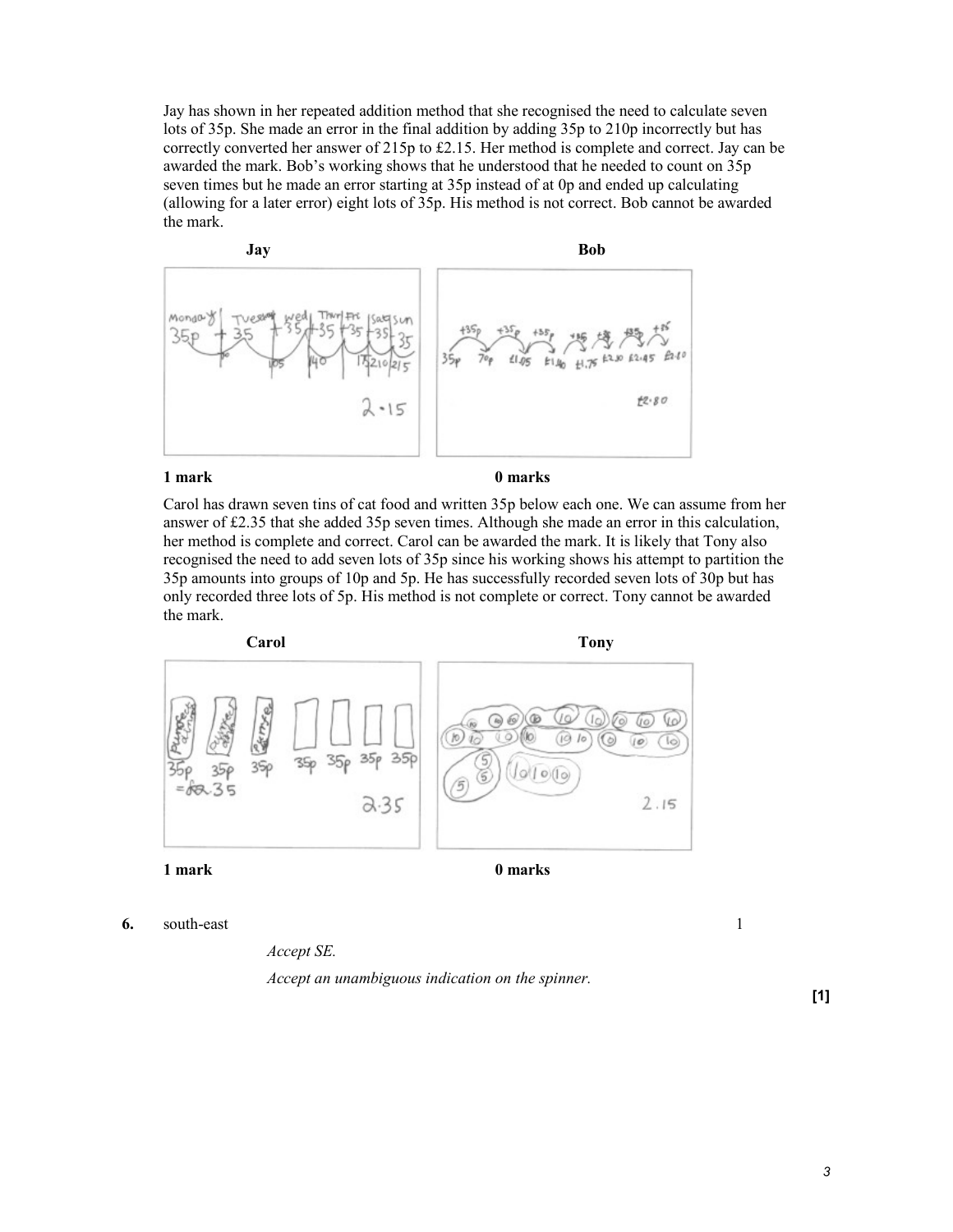7. Two fractions circled as shown: 1



Both fractions must be correct for the award of the mark.

Accept any other clear way of indicating the two correct fractions, such as underlining or ticking.

- 8. An explanation which compares prices and which recognises that the 1 'half price' cost is less than the '3 for 2' cost, eg U1
	- The half price offer costs 40p, the other offer costs 60p so the half price one is 20p cheaper';
	- 'I know because 40p is less than 60p';
	- The half price offer costs 20p less'.

 (Although the child has not stated the cost of each offer, we can assume that the child must have calculated them to reach this conclusion.)

> Do not award the mark for ticking the 'Half price' box alone. Do not accept an explanation which compares pencils rather than prices, eg

- 'I think because there are more pencils in the half price than the 3 for 2';
- 'Because you only get 2 in a packet and so the half price one is better'.

Also accept:

Half price  $40 p \sim 3$  for  $2 \approx 60 p$ 

 The prices must be stated AND the 'half price' offer indicated. (Although this is not the preferred form of response, the child has clearly communicated their understanding.)

> Do not accept an explanation which compares prices incorrectly, eg

• 'Because the half price ones are 40p and the 3 for 2 ones are  $90p'$ 

(This shows that the child has not understood the concept of 3 for 2).

Do not accept an explanation which is vague or arbitrary, eg

• 'One pack of pencils costs less'.

Award the mark if the '3 for 2' box is ticked OR neither box is ticked provided a correct unambiguous explanation is given.

[1]

[1]

 $\overline{4}$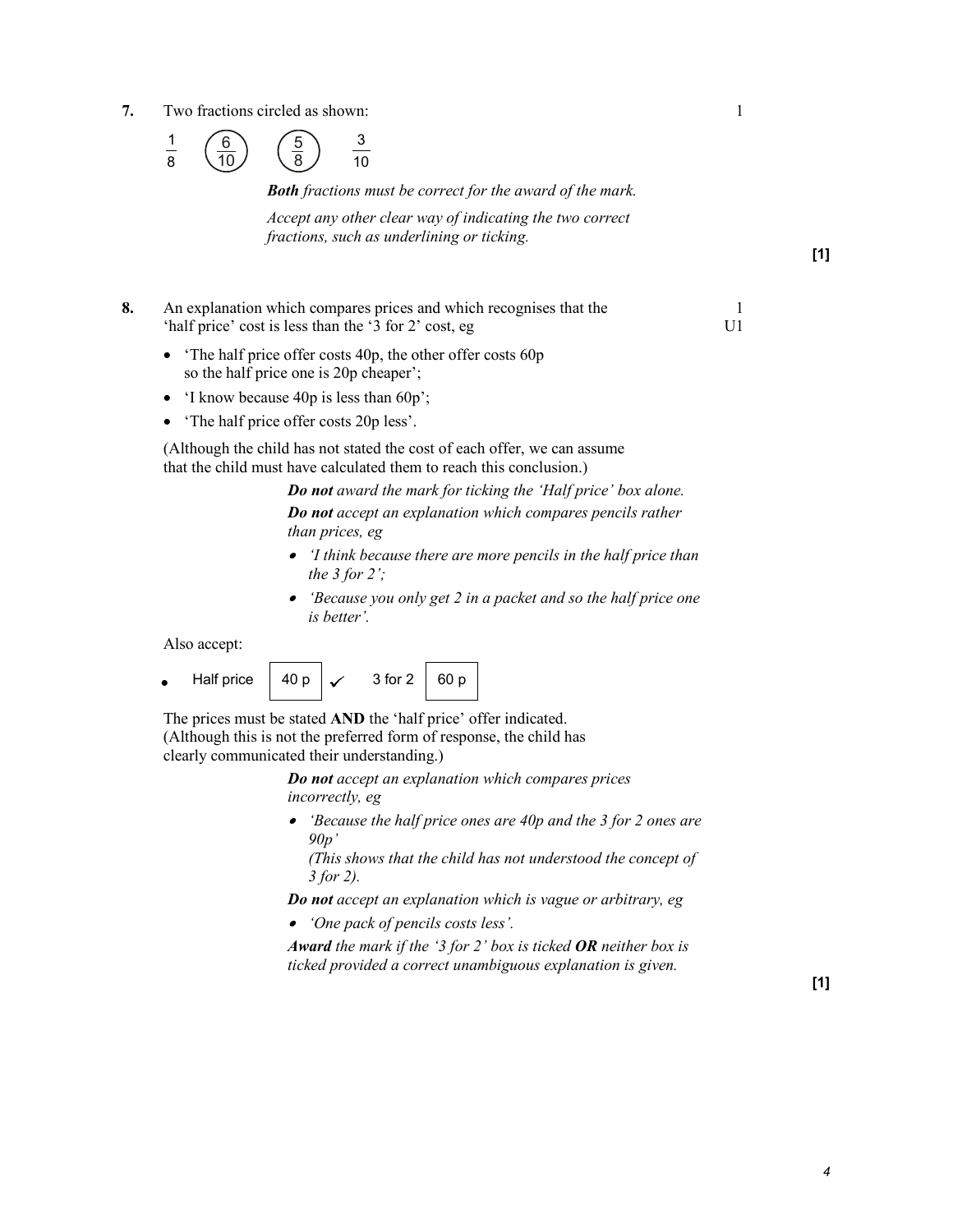9. Table completed as shown: 1

|                | property of shape |                               |
|----------------|-------------------|-------------------------------|
|                | is an<br>octagon  | has at least<br>1 right angle |
| shape A        |                   |                               |
| shape $B$      |                   |                               |
| shape $C$      |                   | x                             |
| shape <b>D</b> |                   |                               |

All three answers must be correct for the award of the mark. Accept any other clear way of indicating the properties, such as 'Y' and 'N'.

- **10.**  $\frac{1}{2}$ U1  $1 \mid 3 \mid 7 \mid + \mid 6 \mid 3 \mid = 200$ 
	- Both digits must be correct for the award of the mark.

**11.** 5 1 Do not accept 4 1 Accept five stickers indicated on the drawing, provided it is clear they are rabbit stickers, eg  $R$   $\mid$   $\mid$   $R$   $\mid$   $\mid$   $R$   $\mid$   $\mid$   $\mid$   $R$   $\mid$   $\mid$   $\mid$   $R$ 

**12.** 5 1

Accept .625 OR 0.625 OR  $\frac{3}{8}$  $\frac{5}{6}$  OR 6 remainder 5 OR 6.625 OR

 $S_{\rm 5}$ 



13. Answer in the range 8 to 9 inclusive. 1

[1]

[1]

[1]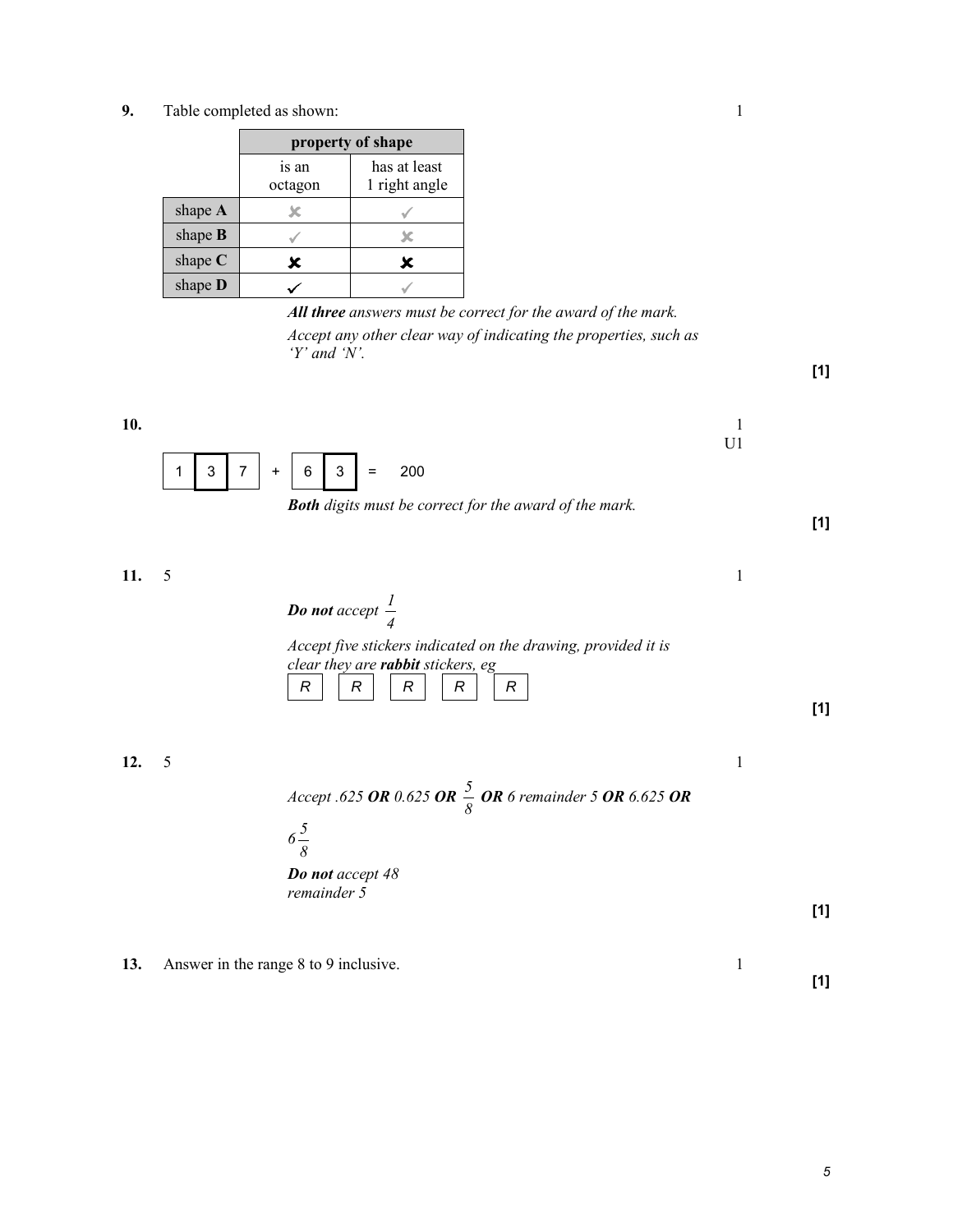14. Two nets ticked as shown: 1



Both nets must be ticked for the award of the mark. Accept any other clear way of indicating the two correct nets, such as circling.

**15.** 34 1



[1]

[1]

[1]

**16.** F1 1 Do not accept 1F.

**17.** 1324 **1** 

18. Diagram completed as shown: 1



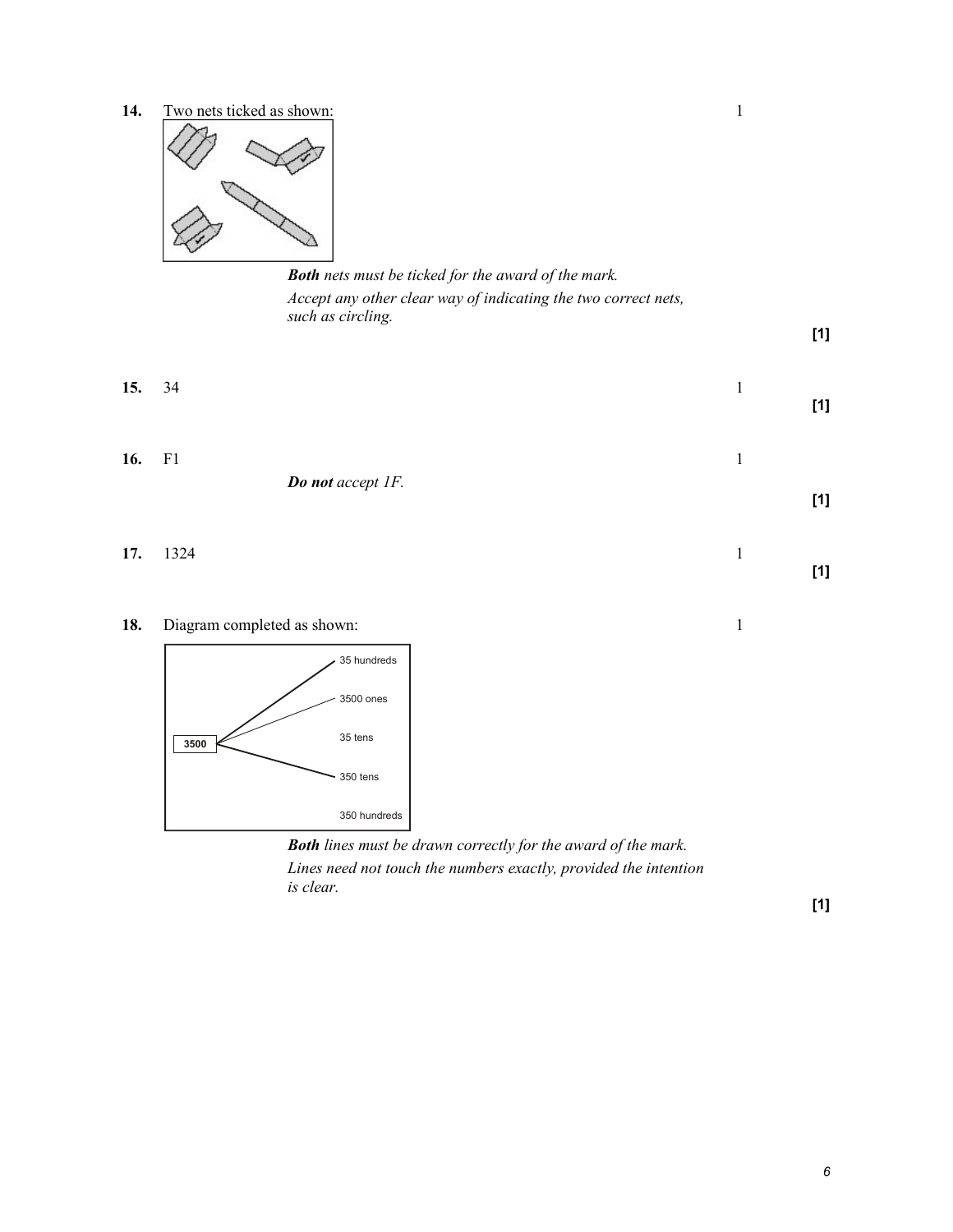19. Graph completed as shown: 1



Line drawn between 10.4cm and 10.9cm inclusive. Accept slight inaccuracies in drawing, provided the intention is clear. Accept line drawn with or without a horizontal finish.

[1]

[1]

| 20. 3624                   |                |  | [1] |
|----------------------------|----------------|--|-----|
| 21. $1.50 \text{ OR } 1.5$ | Accept $l - m$ |  |     |

## 2 Accept 150cm Do not accept 150m

| 22. | 125  |                  | 1                   | $[1]$ |
|-----|------|------------------|---------------------|-------|
| 23. | 10   |                  | 1<br>U <sub>1</sub> | $[1]$ |
| 24. | 0.74 | Accept also .74  | 1                   |       |
|     |      | Do not accept 74 |                     | [1]   |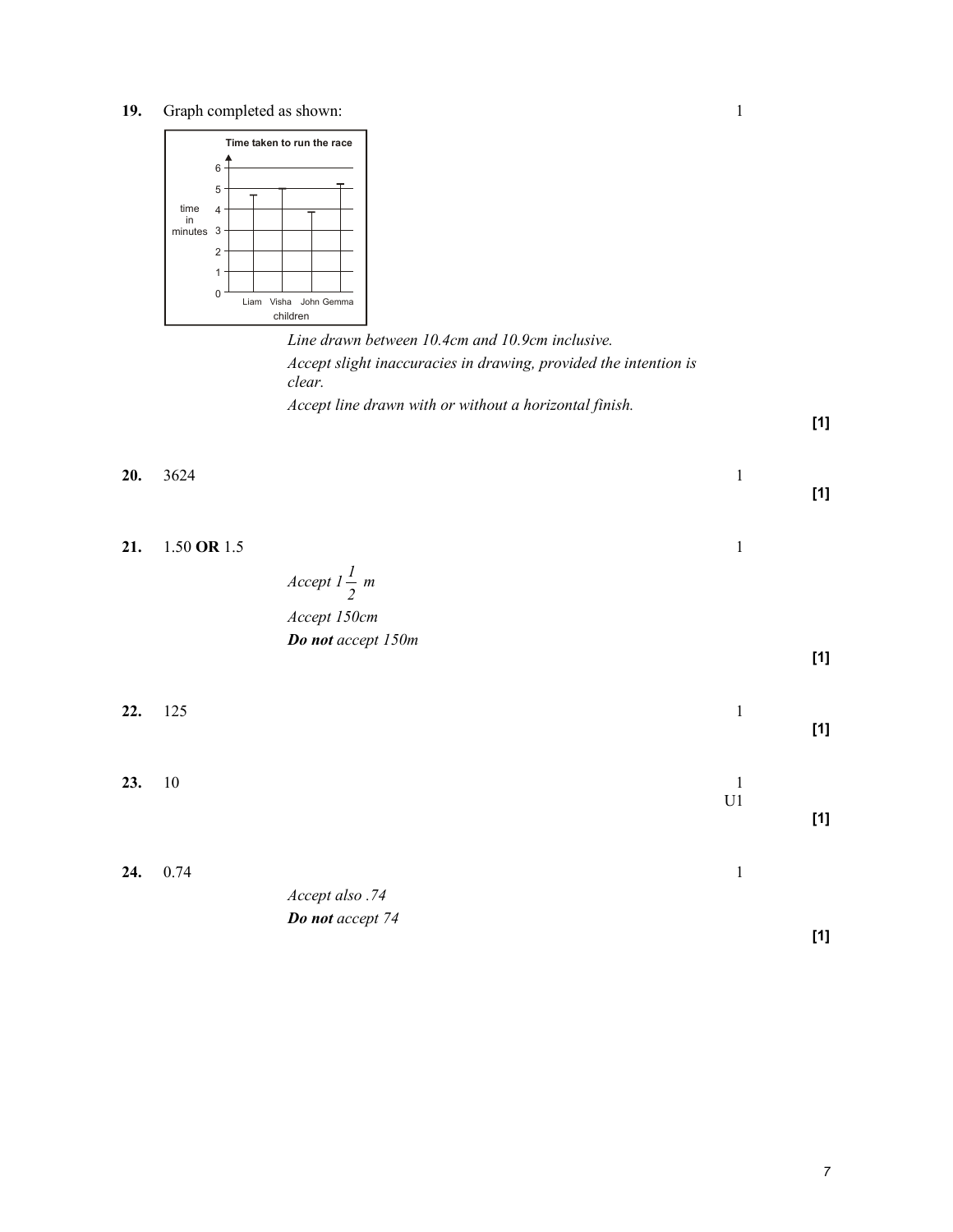25. Diagram completed correctly as shown: 1



**Both** lines must be drawn correctly for the award of the mark. Lines need not touch boxes or numbers exactly, provided the intention is clear.

[1]

[2]

[1]



Do not accept a number repeated in different regions. Do not penalise answers which offer additional numbers (other than 16, 26 and 36) on the diagram, whether correctly placed or not.

If the answer is incorrect, award ONE mark for two numbers correctly placed.

26. Award TWO marks for all three numbers correctly placed in Up to 2

**27.** 85 1

Accept £0.85p OR £0 85p Do not accept 0.85p OR £85p

**28.**  $(4, 6)$  1 Both numbers must be correct for the award of the mark. Accept correct answers written on the diagram with or without brackets. Coordinates must be written in the correct order. [1]

**29.** 80 **1**